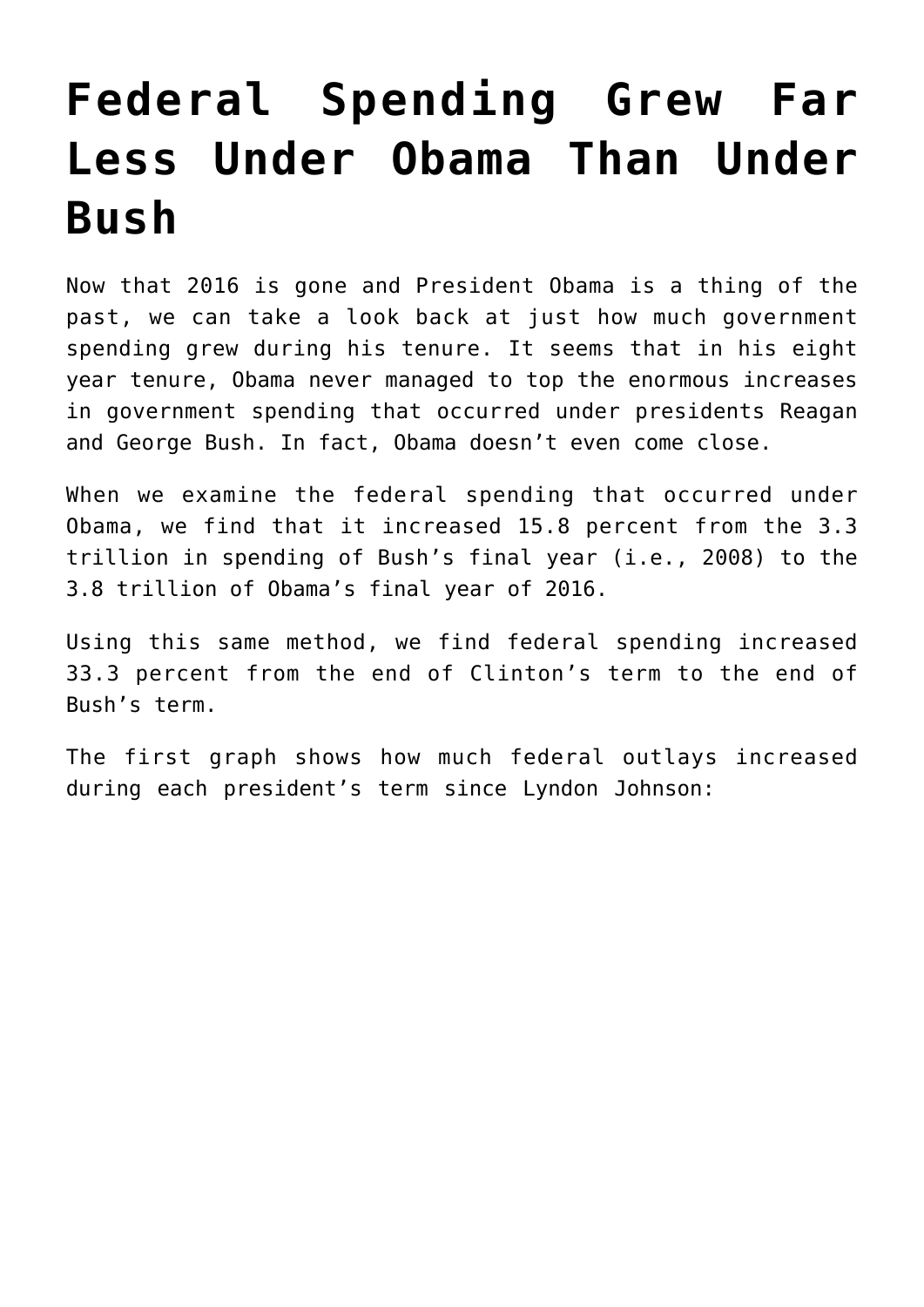Source: [US Office of Management and Budget, FRED,](https://fred.stlouisfed.org/series/FYONET) adjusted for inflation using CPI for all urban consumers.

Lyndon Johnson is so far the biggest spender since the Second World War, and he grew the budget 40 percent over his one-anda-half terms — a feat that is impressively bad. Johnson combined massive amounts of war spending and spending on social programs to greatly expand government programs and government spending.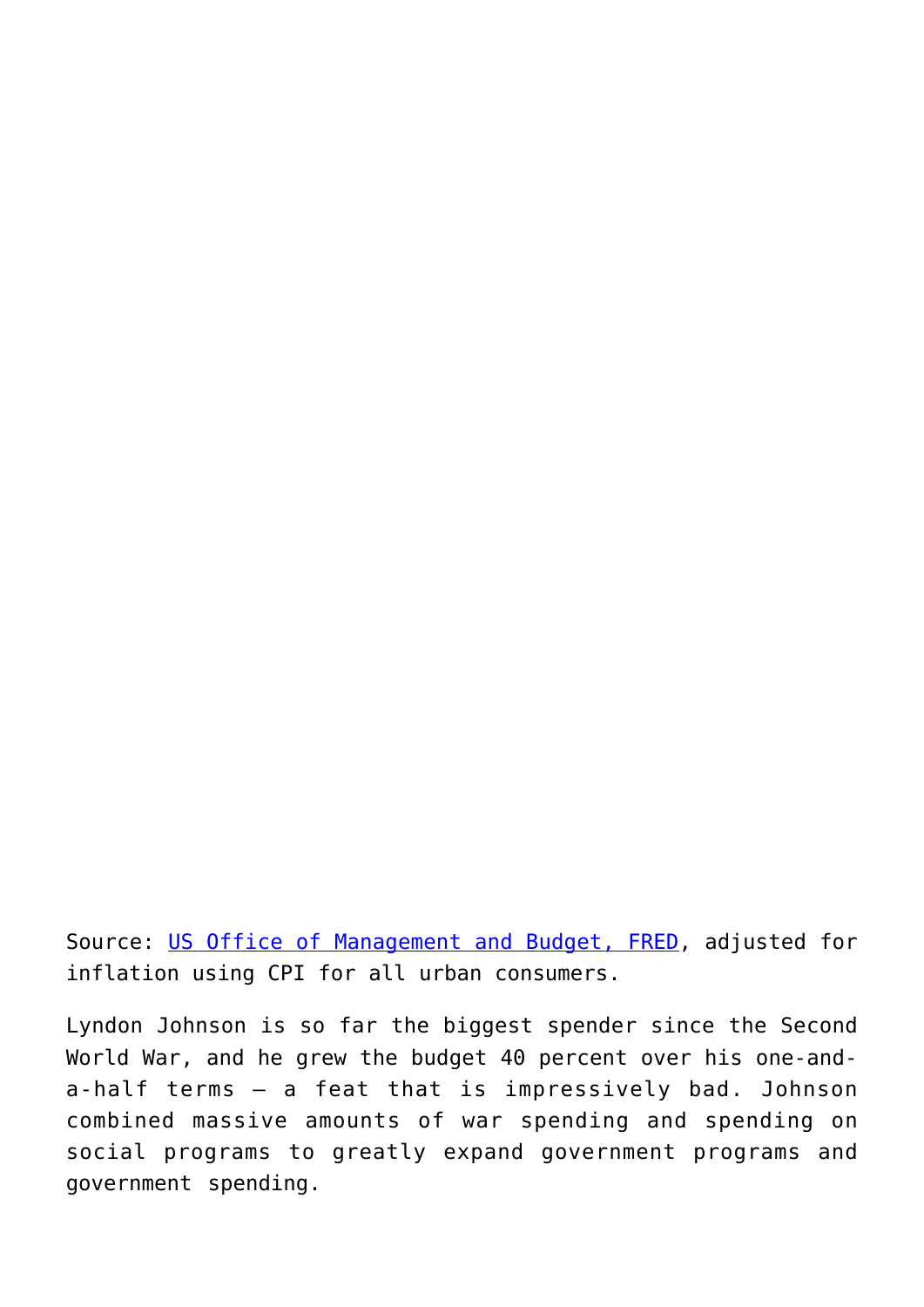Since Johnson, however, it's been Ford, Reagan, and Bush that are our biggest spenders, with Bush somewhat replicating Johnson's "Guns and Butter" agenda of combining massive amounts of military spending with greater social spending.

It was George W. Bush, after all, who pushed through the Medicare D program to expand government spending on health care, and it was Bush  $-$  who ran as "[the education president](http://www.oxfordscholarship.com/view/10.1093/acprof:oso/9780195393767.001.0001/acprof-9780195393767-chapter-10)"  $$ who expanded federal spending on the Department of Education [beyond what any other president has done](https://mises.org/blog/will-republicans-end-department-education-not-likely). Meanwhile, Bush's war spending increased rapidly.

Moreover, most of that growth occurred when the GOP controlled both Congress and the White House, from 2001 to 2006. Over that six year period, federal spending increased 26 percent.

With Obama, however, federal spending largely went nowhere between 2009 and 2016. Much of the growth over the Obama terms can be attributed to the large jump in federal spending that occurred in the wake of the 2008 financial crisis. It should be noted, however, that our calculations here somewhat overstate Obama's spending and understate Bush's spending. That is, George W. Bush supported large amounts of federal "stimulus" — such as Bush's bailout of auto makers — which ended up in the 2009 budget. For the sake of simplicity, we'll attribute *all* of that stimulus spending to Obama since it shows up in the 2009 fiscal year — which began under Bush on October 1, 2008. Even when we do this, however, Obama's spending growth amounted to 15.8 percent, which places it fourth behind Reagan, Bush, and Ford.

The second graph shows federal outlays for each year with the final year of each president's term labeled.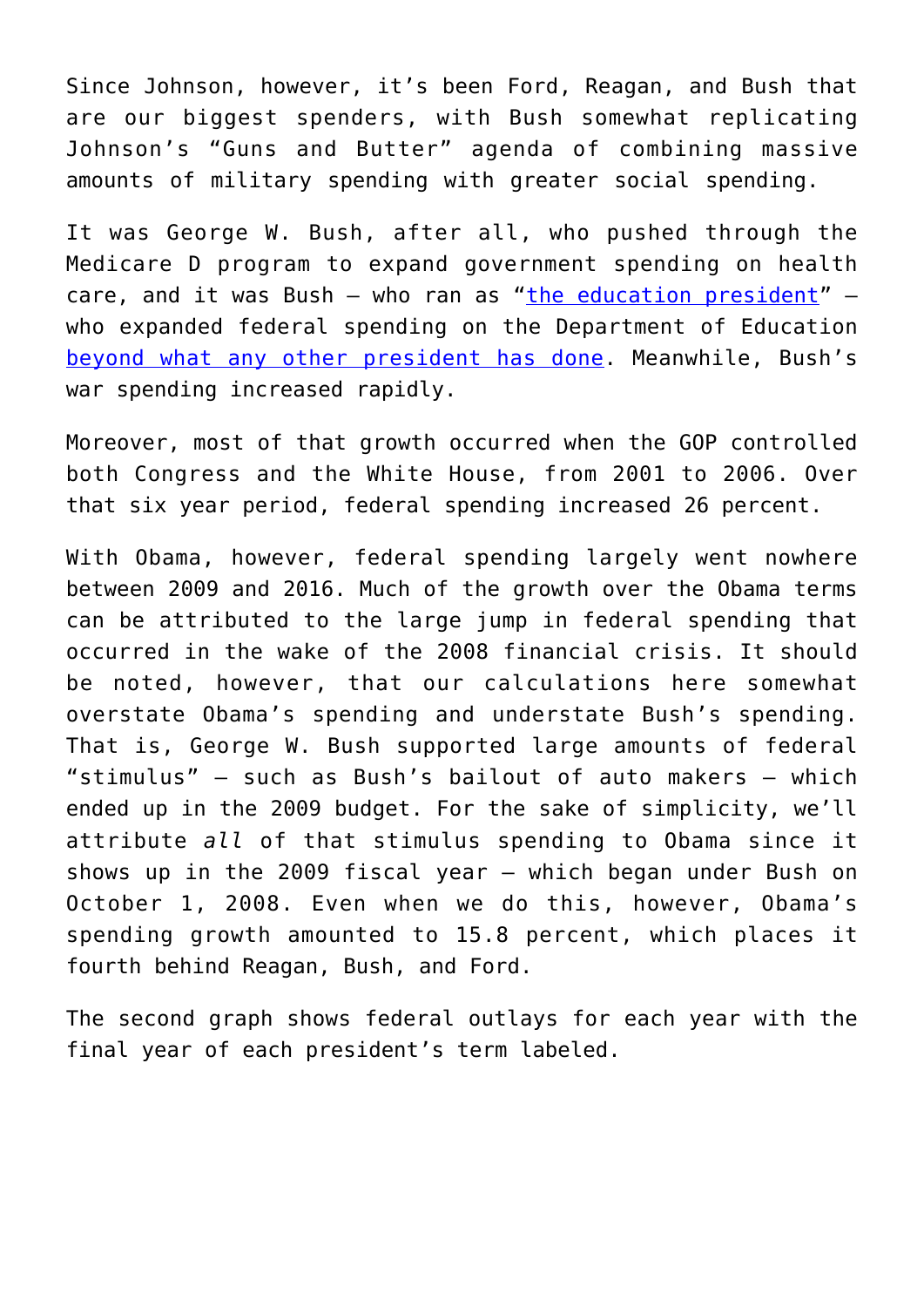Source: [US Office of Management and Budget, FRED,](https://fred.stlouisfed.org/series/FYONET) adjusted for inflation using CPI for all urban consumers.

Just eyeballing the graph, we can see there are obvious periods of more robust growth in federal spending, especially during the Reagan years and the George W. Bush years. The growth has been nearly non-stop with only a few places showing any scaling back, including 1986-1987, 1992-1993, 2006-2007, and 2011-2014.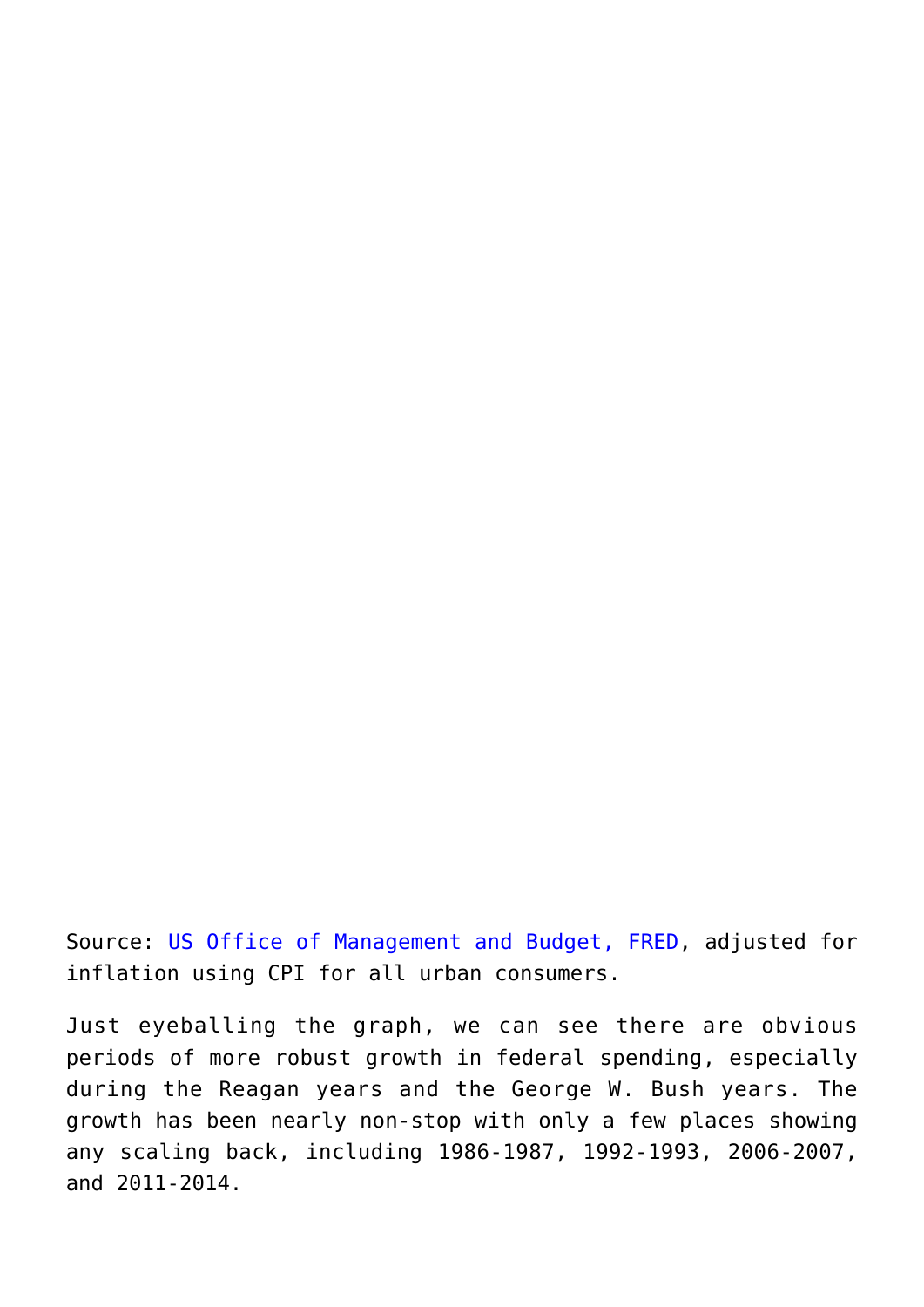## **RELATED: "['Gridlock' in DC Does Little to Stymie Government](https://mises.org/blog/gridlock-dc-does-little-stymie-government-spending) [Spending"](https://mises.org/blog/gridlock-dc-does-little-stymie-government-spending) by Ryan McMaken**

And finally, we also see that the average year-over-year growth rate for Obama's term also comes in below both Bush and Regan, with Bush topping out the list at 3.6 percent. (Bush is well below Ford who in his short term increased spending by an average of nine percent each year.) Although Obama began his term with a huge 18 percent increase in 2009, the declines of the following years brought the average percent increase down to two percent.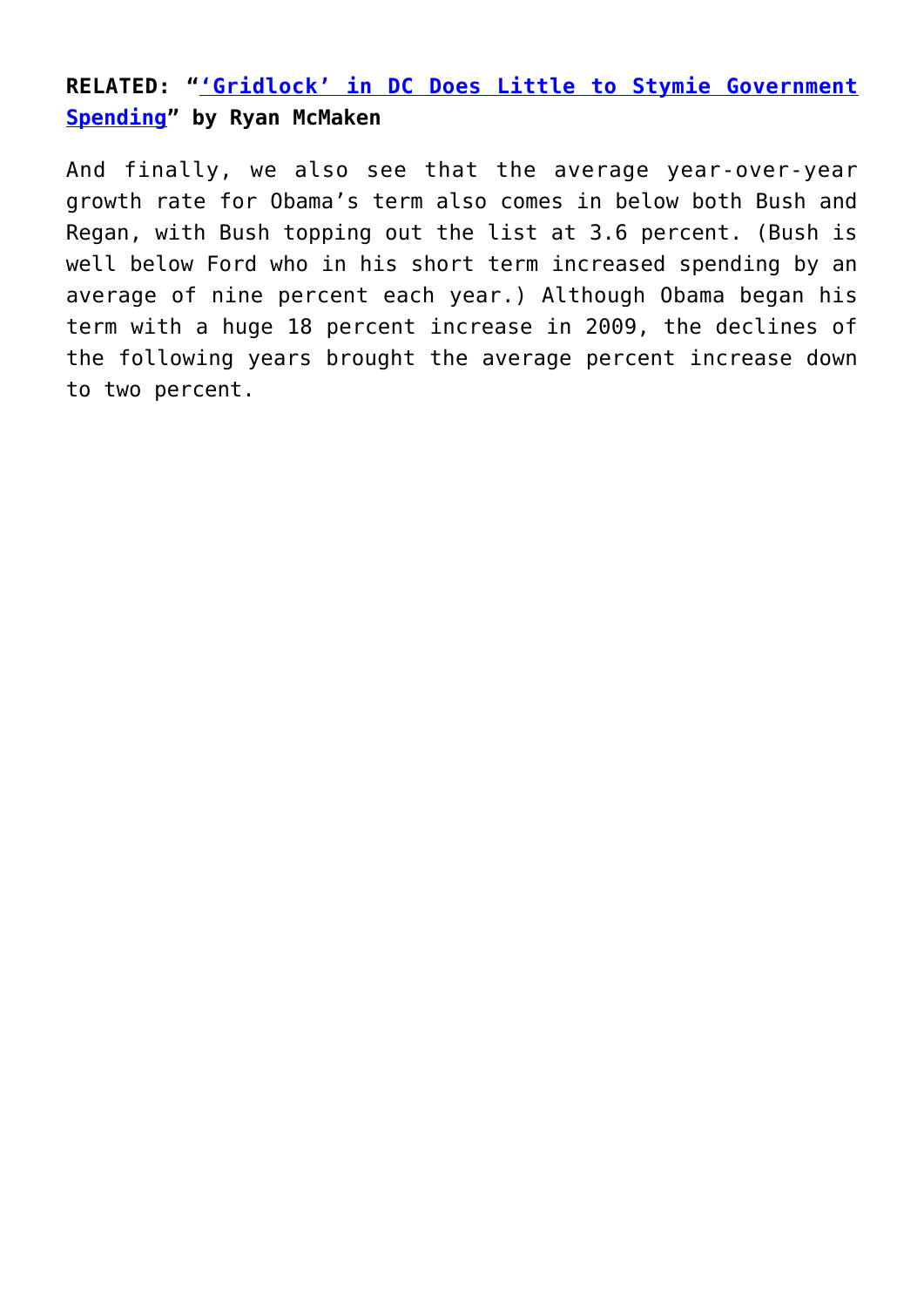Source: [US Office of Management and Budget, FRED,](https://fred.stlouisfed.org/series/FYONET) adjusted for inflation using CPI for all urban consumers.

If these trends — especially those of the George W. Bush years — are any indication of the future, we should now brace ourselves for big increases in government spending under Trump.

After all, Trump has given no indication whatsoever of cutting federal spending. He [did not run on a campaign of budget](https://mises.org/blog/roll-call-deficit-debate-has-disappeared) [cutting](https://mises.org/blog/roll-call-deficit-debate-has-disappeared), and he has only spoken of increasing government spending whether for a infrastructure projects or as [lavish](https://mises.org/blog/trump-readies-new-pentagon-spending-binge) [amounts of new spending on military programs](https://mises.org/blog/trump-readies-new-pentagon-spending-binge).

Trump has now announced he is planning tax cuts, but this will only shift the burden of government spending onto future taxpayers and on to holders of US dollars through the inflation tax that results from deficit spending. And, as explained by Murray Rothbard, government spending *itself* is a burden on the taxpayers regardless of nominal tax levels.

## **See: [Tax Cuts Without Spending Cuts Are Pointless b](https://mises.org/blog/tax-cuts-without-spending-cuts-are-pointless)y Ryan McMaken**

Of course, government spending is not the only measure by which to judge a presidential administration or Congressional action. The burden of government regulation on businesses has increased immeasurably over Obama's two terms, leading to foregone employment opportunities, businesses that never opened, and purchases never made in the face of government regulations that destroy choices, opportunities and wealth. Moreover, government attacks on civil liberties through the drug war, should be considered, as should the disastrous foreign policies of these president's terms such as the wars of destruction that created today's refugee populations and invigorated Islamic radicalism.